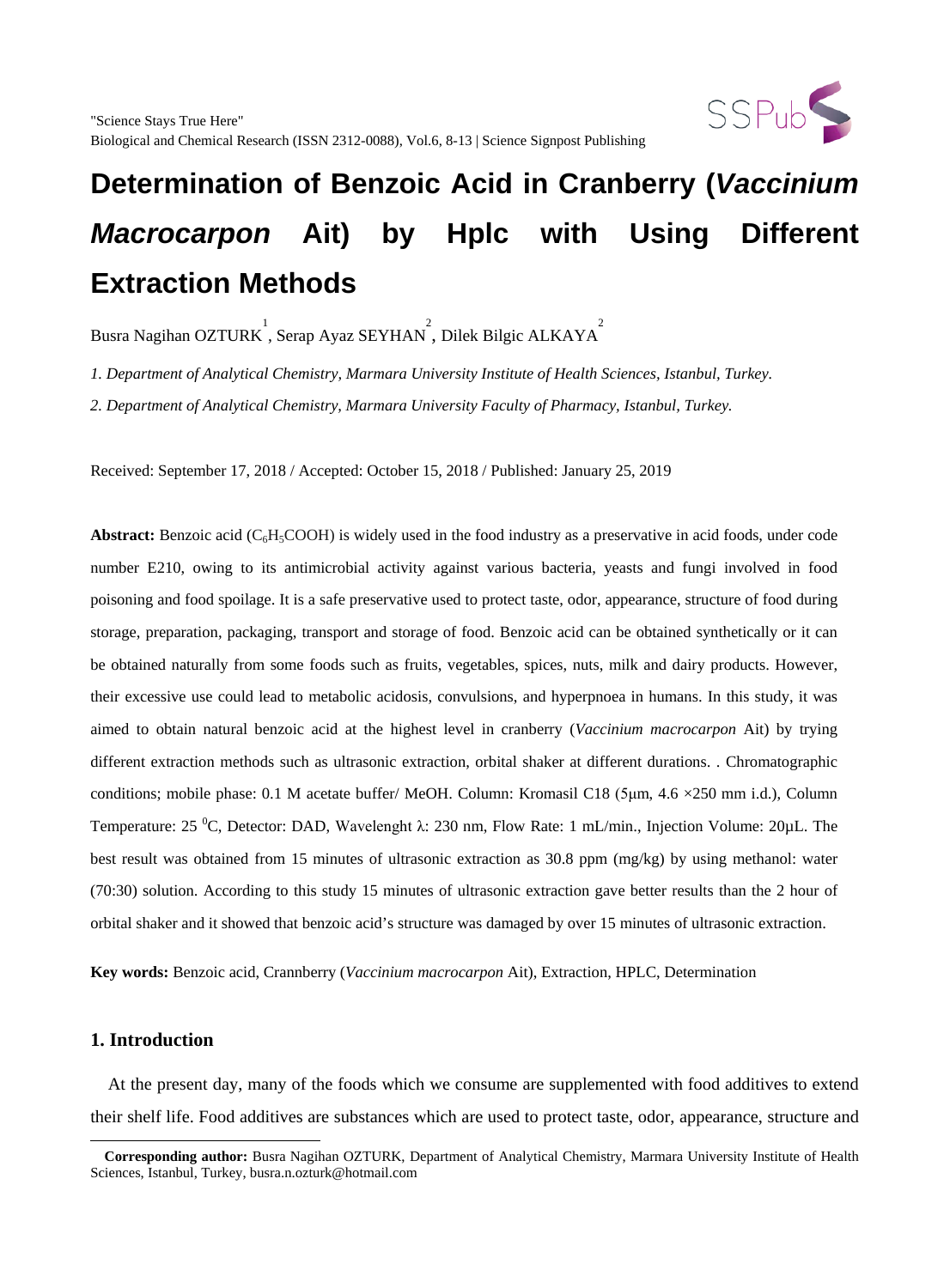other properties of food during storage, preparation, packaging, transport and storage of food, which are not consumed as food alone or as food raw and auxiliary substances [1]. The most known and reliable one of them is benzoic acid. Benzoic acid (C6H5COOH) is widely used in the food industry as a preservative in acid foods, under code number E210, owing to its antimicrobial activity against various bacteria, yeasts and fungi involved in food poisoning and food spoilage. Benzoic acid can be obtained synthetically or it can be obtained naturally from some foods such as fruits, vegetables, spices, nuts, milk and dairy products [2]. However, their excessive use could lead to metabolic acidosis, convulsions, and hyperpnoea in humans [3]. The cultivated cranberry, Vaccinium macrocarpon Ait., is a member of the Ericaceae family, evergreen, creeping shrubs native to cool temperate, acidic soils and peat wetlands of the northeastern US and southern Canada. Cranberry contains high levels of phytochemicals which have health promoting properties. Organic acids such as quinic, citric and malic acids, and small amounts of benzoic and glucuronic acids are important components in cranberry fruits and contribute to their characteristic flavor. The primary purpose of this study is to encourage the use of extracts derived from nutrients containing benzoic acid naturally in the structure instead of synthetic benzoic acids used to extend the shelf life of foods. In this study, it was aimed to obtain natural benzoic acid at the highest level in cranberry (*Vaccinium macrocarpon* Ait) by trying different extraction methods such as ultrasonic extraction, orbital shaker at different durations. After extraction procedure, amount of benzoic acid was determined by using high performance liquid chromatography (HPLC-DAD). Obtained results have been examined.

# **2. Materials and Methods**

## **2.1. Material**

The cranberry, which had been analyzed in this study, was obtained from a spice seller in Istanbul.

## **2.2. Chemicals**

Acetic acid (CH3COOH), 5 M Sodium Hydroxide (NaOH), Methanol (CH3OH), Water (Deionized or HPLC purity), Benzoic asid standard.The chemicals had been used in the analyzes are analytical or HPLC-purity and imported by Merck (Darmstad, Germany) and Sigma-Aldrich (St. Louis, USA).

#### **2.3. Apparatus**

Ultrasonic bath, Orbital shaker, HPLC- DAD ( Shımadzu series)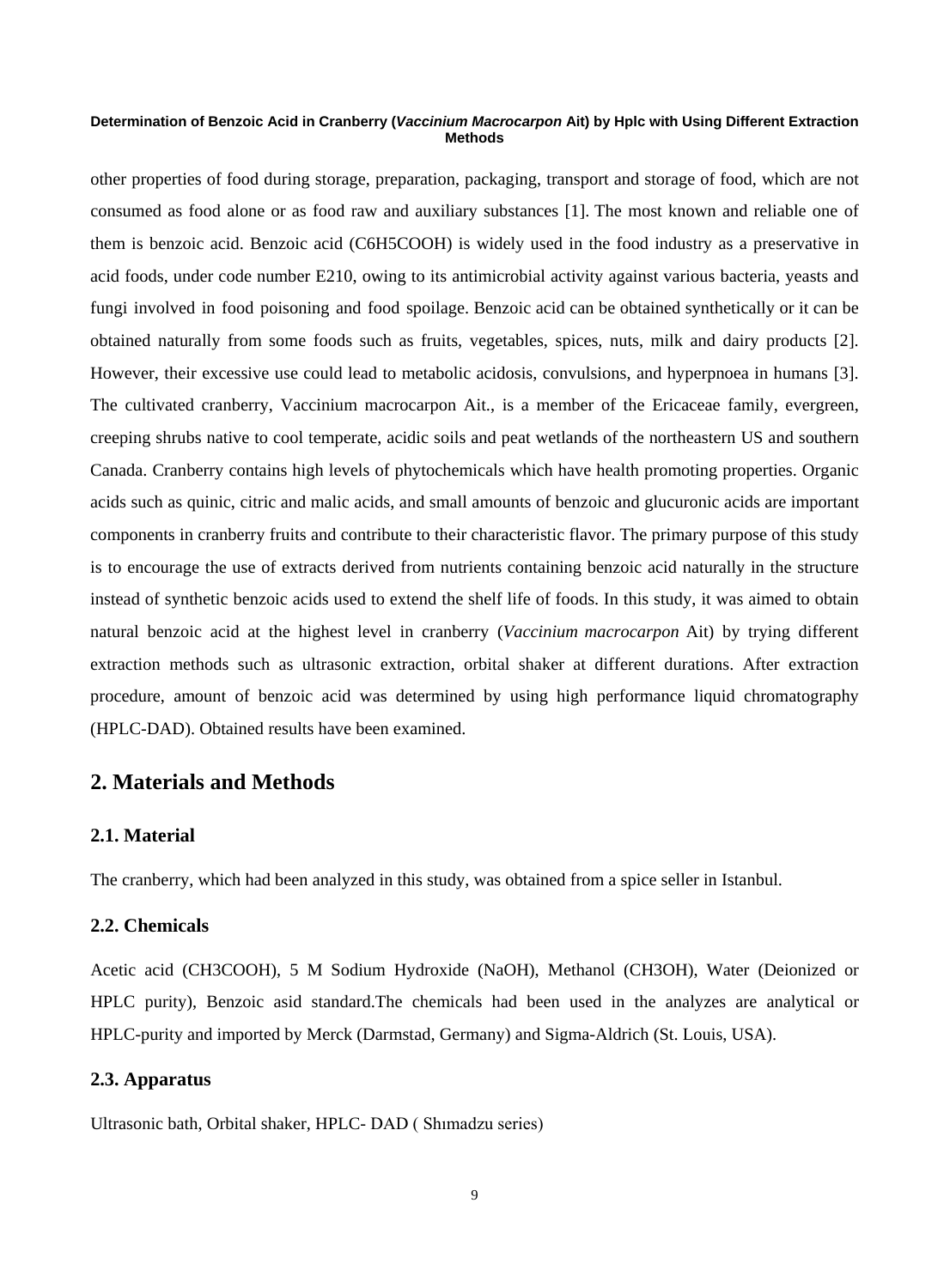#### **2.4. Chromatographic Conditions:**

Mobile phase: 0.1 M acetate buffer/MeOH, column: Kromasil C18 (5um, 4.6×250 mm i.d.), column temperature:

25 <sup>o</sup>C, detector: Diode Array Dedector (DAD), wavelenght  $\lambda$ : 230 nm, flow rate: 1 mL/min, injection volume:20µL

## **2.5. Preperation of 0.1 M acetate buffer pH 4.74 and Sample**

5.7 ml of concentrated acetic acid is diluted with 900 ml of water. The pH is adjusted to 4.74 with 5 M NaOH.

This solution is supplemented with water to 1000 ml. It is filtered through a membrane filter.

5 g cranberry (*Vaccinium macrocarpon* Ait) was weighed into a 100 mL flask. 30 mL distilled water was added.

The flask contents were thoroughly mixed. Flask was fulfilled with methanol to 100 mL. [4]

#### **2.6. Extraction of Sample**

 All of samples were extracted with methanol: water (70:30) solution. Three different samples were prepared for ultrasonic extraction and samples were extracted during 5, 15 and 30 minutes at room temperature. The other three different samples were prepared for orbital shaker and samples were extracted during 30, 60 and 120 minutes. The last sample was extracted during 30 seconds by shaking with hand. After extraction, the samples were firstly filtered through a filter paper and then some of filtrates were filtered through a membrane filter. Finally, the filtrates were put into vials for HPLC analysis.

| Table 1                  |                                                              |                                                                                  |                                               |                                                  |                     |                     |
|--------------------------|--------------------------------------------------------------|----------------------------------------------------------------------------------|-----------------------------------------------|--------------------------------------------------|---------------------|---------------------|
|                          | Results of different extraction methods                      |                                                                                  |                                               |                                                  |                     |                     |
|                          | <b>Retention</b><br>(Benzoic acid<br>of control<br>standard) | <b>Retention</b><br>Time (seconds) Time (seconds)<br>(Benzoic acid of<br>sample) | <b>Extraction</b><br><b>Time</b><br>(minutes) | <b>Concentratins</b><br>of Benzoic<br>Acid (ppm) | <b>LOD</b><br>(ppm) | <b>LOQ</b><br>(ppm) |
| <b>Shaking with Hand</b> |                                                              | 7.564                                                                            | 0.5                                           | 6.3                                              |                     |                     |
| By Ultrasonic Bath       | 7.596                                                        | 7.577<br>7.589<br>7.576                                                          | 5<br>15<br>30                                 | 7.4<br>30.8<br>19.6                              | 5.2                 | 5.6                 |
| By Orbital Shaking       |                                                              | 7.576<br>7.572<br>7.572                                                          | 30<br>60<br>120                               | 23.0<br>27.6<br>28.1                             |                     |                     |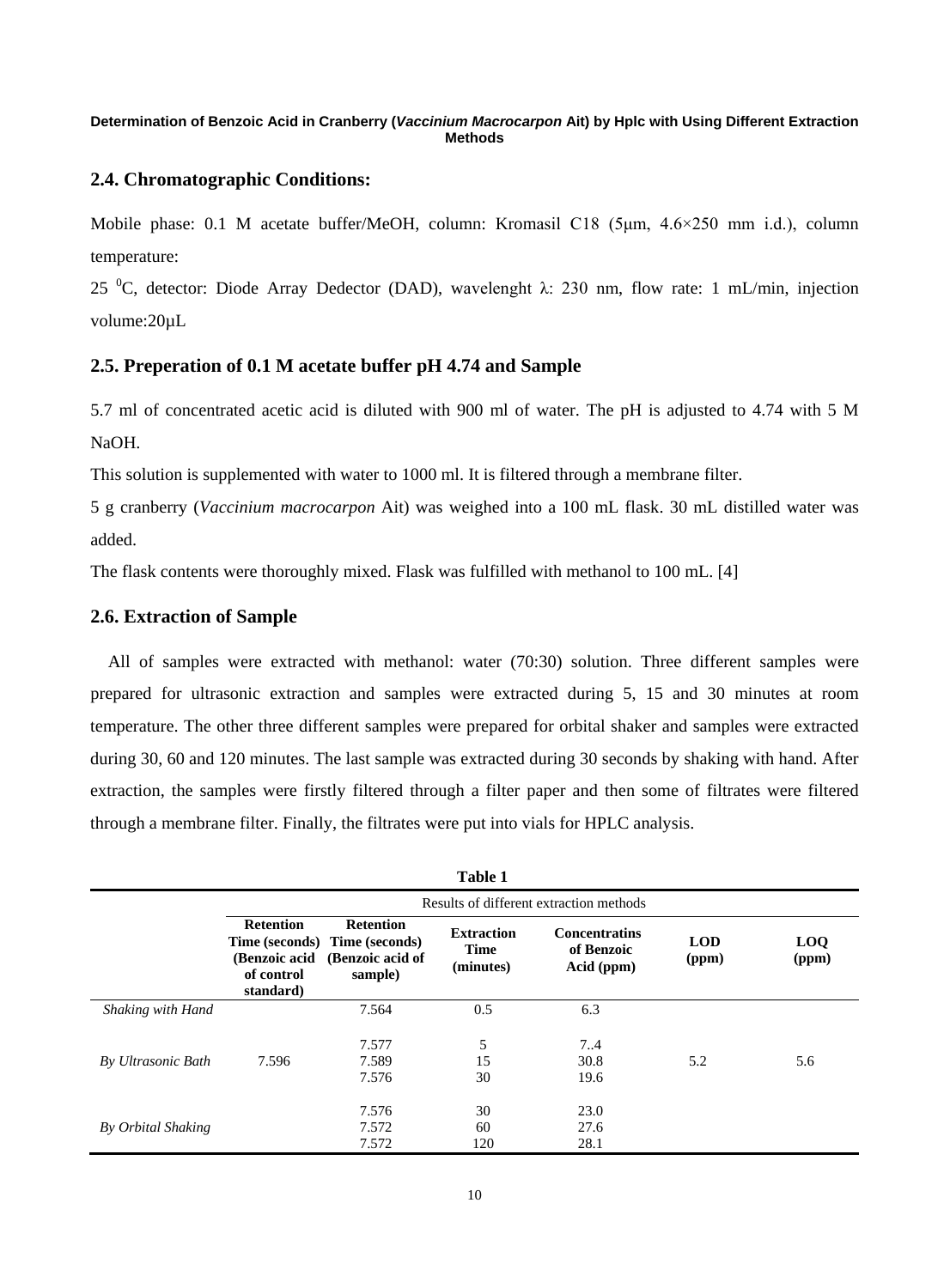



 **Fig. 1:** Control Standard of Benzoic Acid **Fig. 2:** 0.5 minutes of Shaking with Hand









**Fig. 6**: 30 minutes of Orbital Shaking **Fig. 7**: 60 minutes of Orbital Shaking **Fig. 8**: 120 minutes of Orbital Shaking



**Fig. 3**: 5 minutes of Ultrasonic Extraction **Fig. 4**: 15 minutes of Ultrasonic Extraction **Fig. 5**: 30 minutes of Ultrasonic Extraction





# **3. Results and Discussion**

 In this study, amount of benzoic acid in cranberry was determined by HPLC-DAD. Shaking with hand, ultrasonic bath and orbital shaking were used as extraction methods. Different durations were applied in extractions.

 The results of the analysis were found respectively as; 6.3 ppm just by shaking with hand during 0,5 minutes; 7.4 ppm, 30.8 ppm, and 19.6 ppm by using ultrasonic extraction during 5, 15, and 30 minutes; 23.0 ppm, 27.6 ppm and 28.1 ppm by using orbital shaker during 30, 60 and 120 minutes.

 It has been found that the maximum results are obtained in the ultrasonic extraction. Minimum results are obtained in the shaking with hand.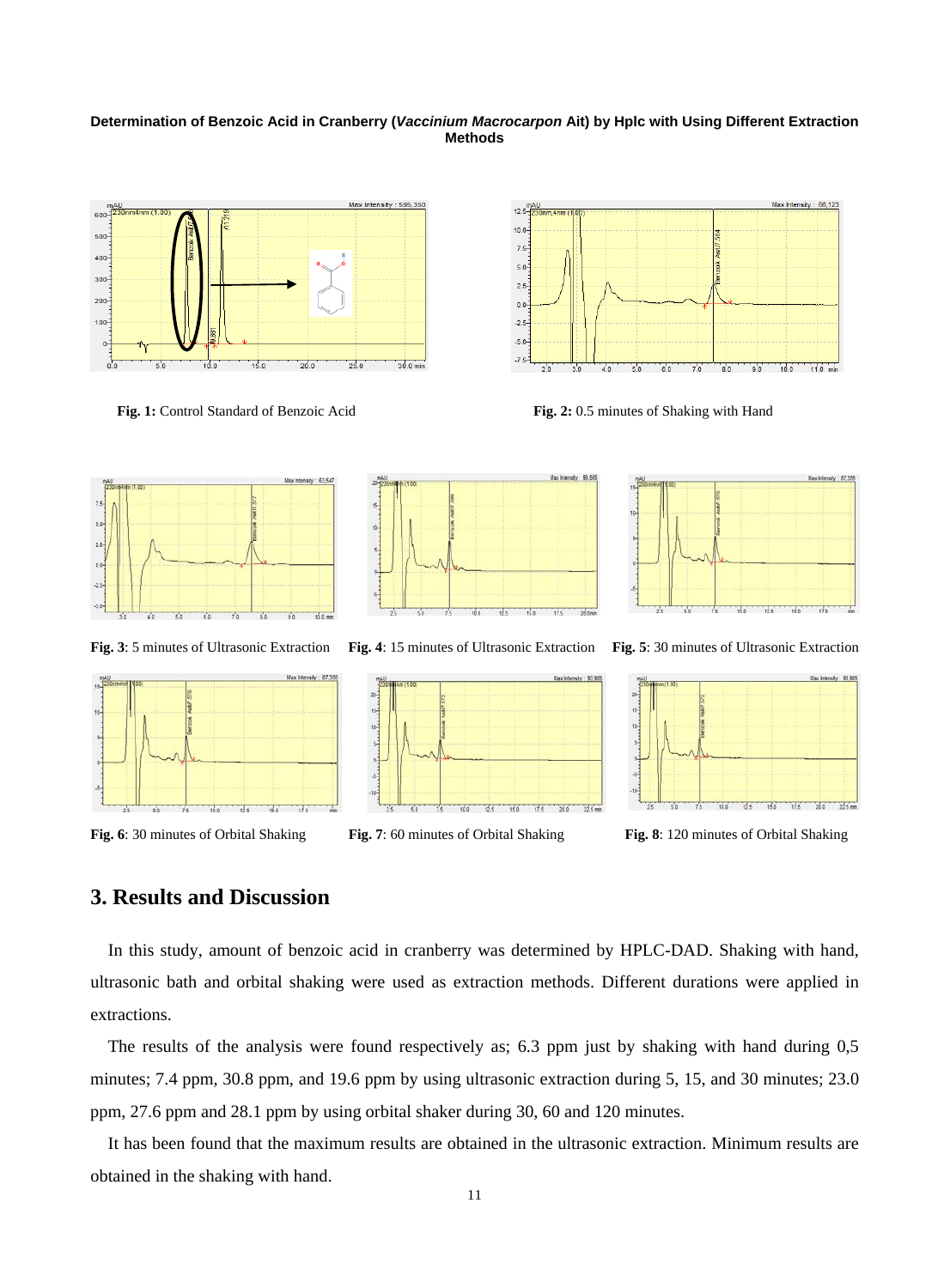The control standard and sample chromatograms were compared and the retention times matched with each other.

 The cranberry contains a small amount of benzoic acid so extraction processing can be difficult. These results suggested that the ultrasonic bath system was simple and rapid determination method of benzoic acid in cranberry.

There are several of study about this subject. One of this, for organic acid identification and quantification, about 3 g of fruit were weighed and crushed in 30 ml distilled water in a blender for 1 min and heated in 90 °C water bath for 10 min. After filtration through filter paper, aqueous extracts were collected for HPLC analysis. A Waters Atlantis®  $250 \times 4.6$  mm C18, 5 µm LC column was used and organic acids were detected at 210–230 nm in PDA detector. Benzoic acid was detected in extremely low concentrations at the first sampling date and increased slowly through Jul, with concentrations less than 0.01 mg/g fruit in all cultivars. From August onwards, benzoic acid accumulated in all cultivars, along with fruit development, and continued to increase from middle September to October during fruits final ripening [5].

 In another study, Sep-Pak C cartridge ad hydrolysis methods were used for extraction. An Eclipse XDR-C reversed-phase column (150 mm x 4.6 mm, 5 mm; Waters) was used and the flavonoids and phenolic acids were detected at both 280 nm and 360 nm in DAD detector. Gradient elution program using methanol–acetic acid–water as solvent was chosen. Benzoic acid is the major phenolic acid detected in both studied cranberry juices. The canned cranberry juice contains about 34 mg/ l of benzoic acid, and freshly squeezed juice contains more than 41 mg/l. This amount is in the range that used in the preservation of most perishable foods [6].

 In this study; extraction was not performed at high temperature because high temperature is thought to be able to damage the analyte structure. On the other hand, the gradient programme may causes fluctuations in the chromatogram, which can lead to loss of concentration so isacratic programe was used to obtain better peaks.

# **4. Conclusion**

 According to this study 15 minutes of ultrasonic extraction was given the best results and it showed that benzoic acid's structure was damaged by over 15 minutes of ultrasonic extraction. On the other hand, it was determined that the over 60 minutes of orbital shaking does not give meaningful results. This study itself is easy to perform. The same process principles can be used also to other foodstuffs containing natural or added benzoic acid. This study has shown that low concentrations of benzoic acid contained in cranberry can be